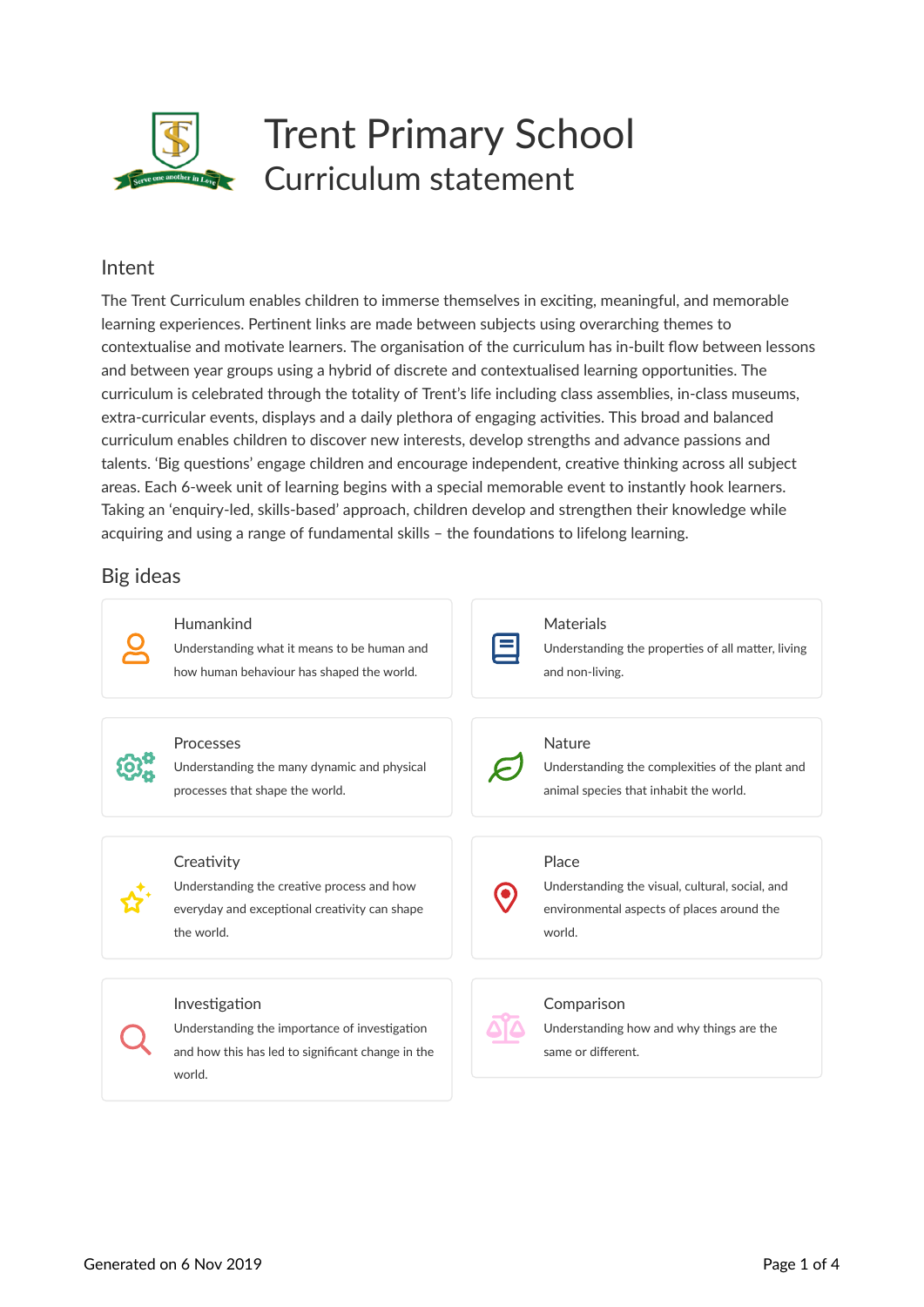#### **Significance**

 $\bm{\mathfrak{g}}$ 

Understanding why significant people, places, events and inventions matter and how they have shaped the world.



#### Change

Understanding why and how things have changed over time.

#### $\Omega$  General principles

**Our curriculum will give children the opportunity to:**

- develop a rich and deep subject knowledge
- explore the breadth and depth of the national curriculum
- learn within a coherent and progressive framework

• understand the purpose and value of their learning and see its relevance to their past, present and future

- develop and demonstrate their creativity
- experience the challenge and enjoyment of learning
- see clear links between different aspects of their learning
- develop new skills through a variety of interesting contexts
- curiosity is enhanced through the exploration of 'Big Questions'

### **负 SMSC/FBV**

**Our curriculum will give children the opportunity to:**

• Moral - Recognise right and wrong and respect the law; understand consequences; investigate moral and ethical issues and offer reasoned views

• Cultural - Appreciate cultural influences; appreciate the role of Britain's parliamentary system; understand, accept, respect and celebrate diversity

• Spiritual - Explore beliefs, experience and faiths, feelings and values; enjoy learning about oneself, others and the surrounding world; use imagination and creativity and reflect on experiences

• Individual liberty - Be free to express views or ideas

• Rule of law - Learn that all people and institutions are subject to and accountable for their actions and behaviour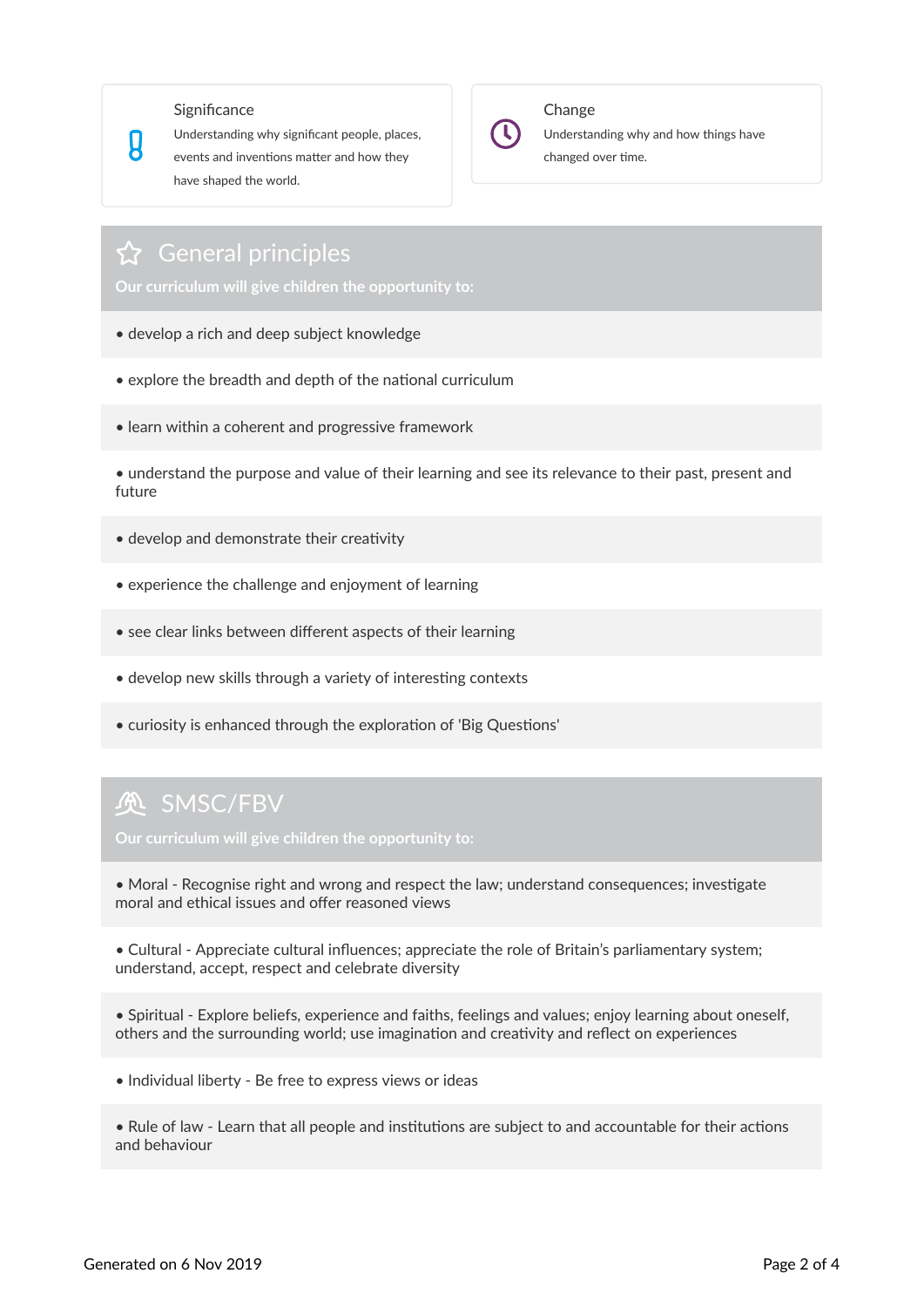# **负 SMSC/FBV**

- Tolerance and respect To respect and tolerate the opinions or behaviour of others
- Democracy Be part of a system where everyone plays an equal part

# $\vee$  Well-being

**Our curriculum will give children the opportunity to:**

- build respectful friendships
- work in a range of groups and settings
- learn in a peaceful and supportive environment
- develop self-esteem and confidence in their abilities
- follow their own interests and be themselves
- recognise that people are good at different things
- learn how to respect themselves and others
- reflect and think mindfully about their learning

# Pupil voice

- make a positive contribution to the school
- express their opinions on a range of different topics and issues
- contribute to planning their own learning by generating their own 'Big Questions' to explore
- make choices about things that are important to them